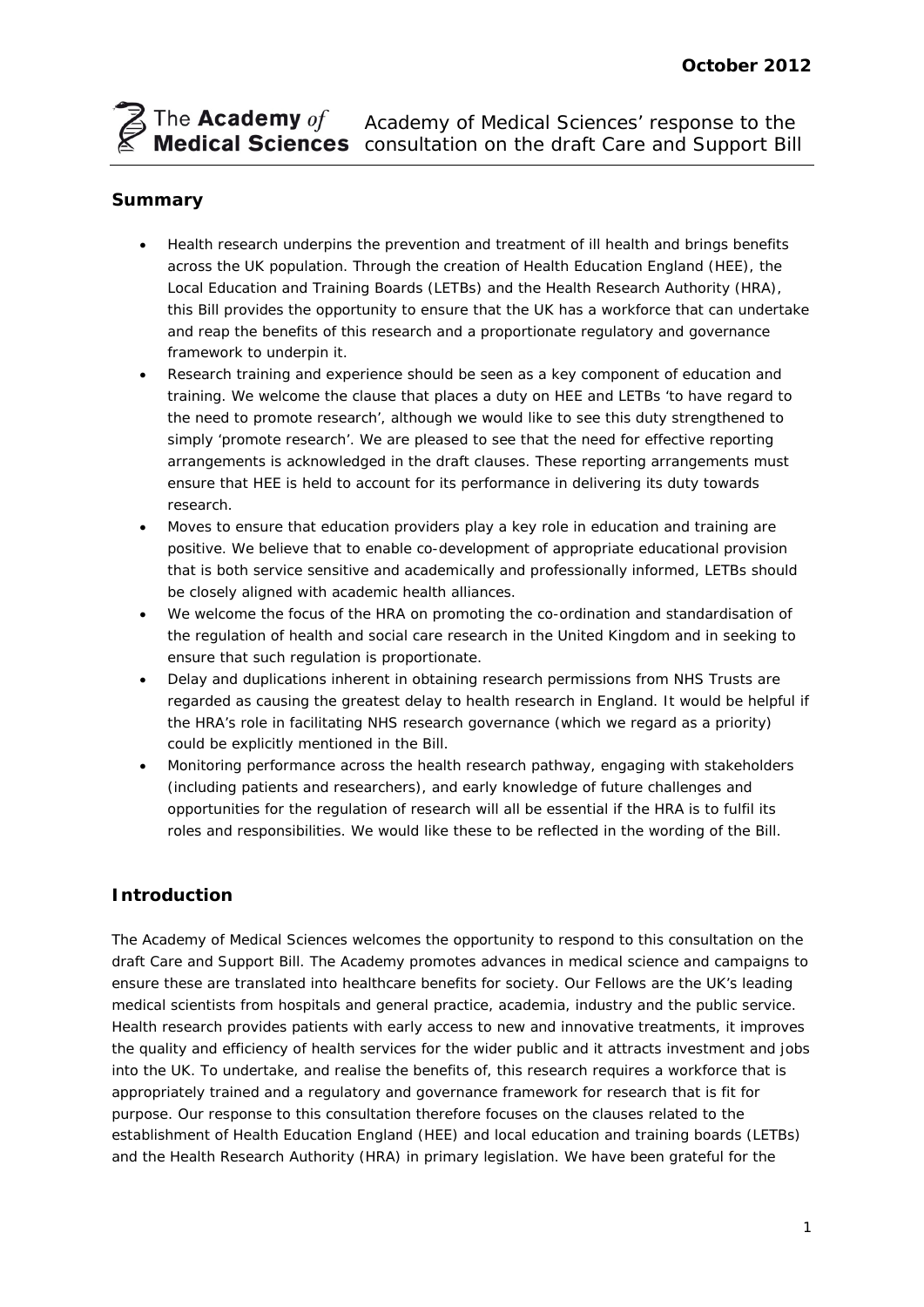opportunity to discuss the relevant draft clauses of the Bill with the staff in the Department of Health who have been preparing them.

# **Education and training**

We welcome the Government's proposals to establish HEE and the LETBs in primary legislation. This is an important step to securing the future of these bodies and of the NHS education and training system. We agree with the Government that principles such as security of supply and responsiveness should be central to any system of workforce planning and development.<sup>[1](#page-1-0)</sup> To respond to changing healthcare demands, now and in the future, it is imperative that the workforce has appropriate educational foundations, is well trained, and is practically and intellectually flexible. Research and innovation are central to delivering these ambitions. Academic values and a spirit of enquiry should be pervasive throughout the health service. As the Academy has previously highlighted, it is essential that all staff be provided with a diverse education and exposure to research.<sup>[2](#page-1-1)</sup>

#### *Research duties*

We welcome the inclusion of a duty on HEE to 'have regard to the need to promote research' in clause 57. We have previously welcomed the Government's commitments towards medical research and the life sciences, including the introduction of duties throughout all levels of the reformed NHS to promote research, innovation and the use of evidence. $3$  The education and training reforms represent an excellent opportunity to develop appropriate arrangements to deliver these commitments. The duty towards research must therefore be placed at the forefront of the planning and implementation of education and training. With research firmly established as a core role of the NHS, training in, and experience of, this endeavour must be a key component of education and training across the workforce.

However, we would go further than this. There are particular issues with academic training that we have highlighted previously, such as the importance of ensuring flexibility and providing long-term career pathways, which we see as fundamental to developing a research culture within the NHS. We believe that HEE can and should play an important role in championing research within the new education and training system. We would therefore suggest that this duty should be strengthened to require HEE to 'promote research'. This would reinforce the statements and commitments made by government recently that have recognised the vital role played by education and training in promoting research and development in the NHS. For example, the recent NHS innovation strategy noted that 'creating an innovative culture starts with basic training, education and induction and continues throughout an employee's career through personal and Continuing Professional Development'.<sup>[4](#page-1-3)</sup>

In our conversations with individuals from the Department who are working on this draft bill, we were reassured to learn that the research duty placed on HEE will follow through to the LETBs, as

 <sup>1</sup> Department of Health (2010). *Liberating the NHS: developing the healthcare workforce.* 

<span id="page-1-0"></span>www.dh.gov.uk/prod\_consum\_dh/groups/dh\_digitalassets/@dh/@en/documents/digitalasset/dh\_122933.pdf <sup>2</sup> Academy of Medical Sciences (2011). *A new pathway for the regulation and governance of health research*.

<span id="page-1-1"></span>www.acmedsci.ac.uk/p47prid88.html <sup>3</sup> For example: Coalition of funders and supports of health researchers in the UK (2011)*. Joint briefing: Embedding research in the NHS*. www.acmedsci.ac.uk/download.php?file=/images/project/Jointbri.pdf

<span id="page-1-3"></span><span id="page-1-2"></span><sup>4</sup> Department of Health (2011). *Innovation, health and wealth: Accelerating adoption and diffusion in the NHS.*  www.dh.gov.uk/prod\_consum\_dh/groups/dh\_digitalassets/documents/digitalasset/dh\_131784.pdf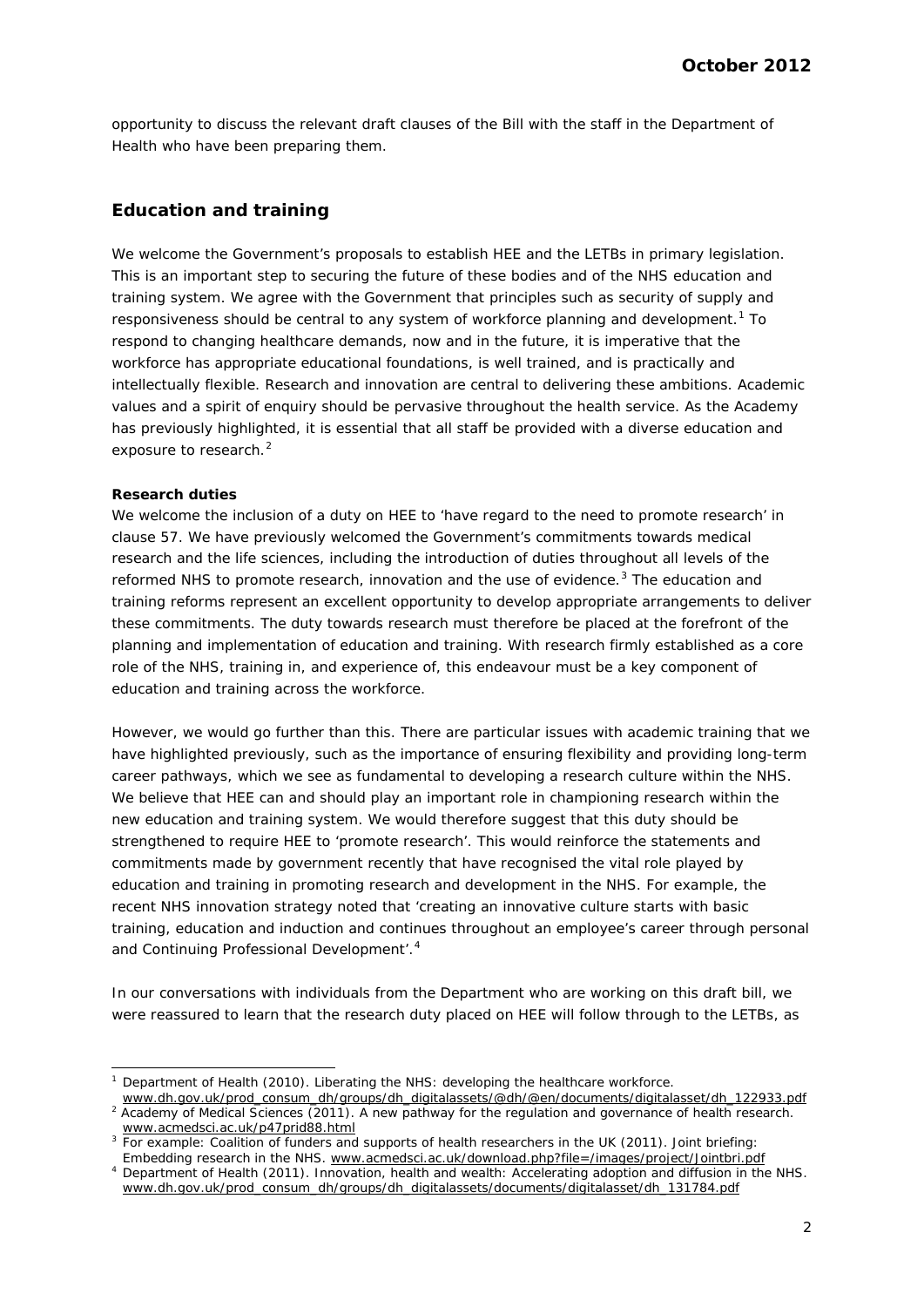committees of HEE. We think that the community would value explicit clarification that this duty also applies to LETBs.

#### *Academic-health partnerships*

The Government has made strong commitments towards strengthening the relationship between academia and the NHS, for example its 'Strategy for UK life sciences' endorsed academic-health partnerships as an essential component of our economic recovery.<sup>[5](#page-2-0)</sup> To maximise the value and success of these alliances, they must be reflected in the workforce reforms. Workforce planning, education and training provide an ideal context for fostering such partnerships.

The Academy has stressed the importance of ensuring that education providers, including higher education institutions (HEIs), play a core role in the new arrangements for workforce planning, education and training.<sup>[6](#page-2-1)</sup> We welcome steps to require HEE to receive representation from education providers (clause 60). It is vital that this represents a genuine opportunity for education providers, including HEIs, to use their expertise to support and advise HEE. We look forward to seeing further detail on how this relationship will work in practice.

We understand that HEE plans to maintain and develop many of the advisory mechanisms established by its predecessor bodies, including Medical Education England (MEE). We welcome this development and see this as a timely opportunity to review these mechanisms. It would be highly beneficial to evolve these structures in line with the reforms, for example to strengthen the role of HEIs to maximise HEE's capacity to utilise their expertise. Equally, the input provided by MEE's advisory committees, such as the Medical Programme Board and Academic Workforce Stakeholder Group, could be reviewed to ensure that these structures are operating effectively and that they are able to take a holistic approach to training, including ensuring that academic endeavour is valued and supported within the new architecture.

We also welcome the entitlement of education providers to serve on the governing boards of LETBs, as outlined in clause 62. We were pleased to see that the LETB Authorisation Framework outlined the importance of working in partnership with education providers and encouraged LETB governing boards to take on a diverse membership, up to a third of which could be drawn from outside of healthcare providers.<sup>[7](#page-2-2)</sup> We have argued that neither education providers, nor health service providers, can be truly independent commissioners of education and training. We believe that to enable co-development of appropriate educational provision that is both service sensitive and academically and professionally informed, LETBs should be closely aligned with academic health alliances, such as the Academic Health Science Networks (AHSNs) as they come on stream. We would like to see this clause edited to reflect the diversity in membership encouraged by the Authorisation Framework. We would also welcome it being further strengthened so as to secure close alignment between the LETBs and AHSNs.

Workforce planning is related to education and training, but remains a separate activity, which requires different skills and knowledge. Service providers and higher education institutions bring complimentary expertise to these endeavours and should therefore work in partnership to deliver them.

<span id="page-2-0"></span><sup>&</sup>lt;sup>5</sup> Department for Business, Innovation and Skills (2011). Strategy for UK Life Sciences. www.bis.gov.uk/assets/biscore/innovation/docs/s/11-1429-strategy-for-uk-life-sciences

<span id="page-2-1"></span><sup>&</sup>lt;sup>6</sup> Academy of Medical Sciences (2011). Response to the consultation 'Liberating the NHS: Developing the

<span id="page-2-2"></span>Healthcare Workforce'. www.acmedsci.ac.uk/download.php?file=/images/project/132075187126.pdf<br>Health Education England (2012). *Local Education and Training Board: Authorisation Framework (10 September 2012).* www.wp.dh.gov.uk/healtheducationengland/files/2012/09/LETB-Authorisation-Framework-10-September-final-approved-version.pdf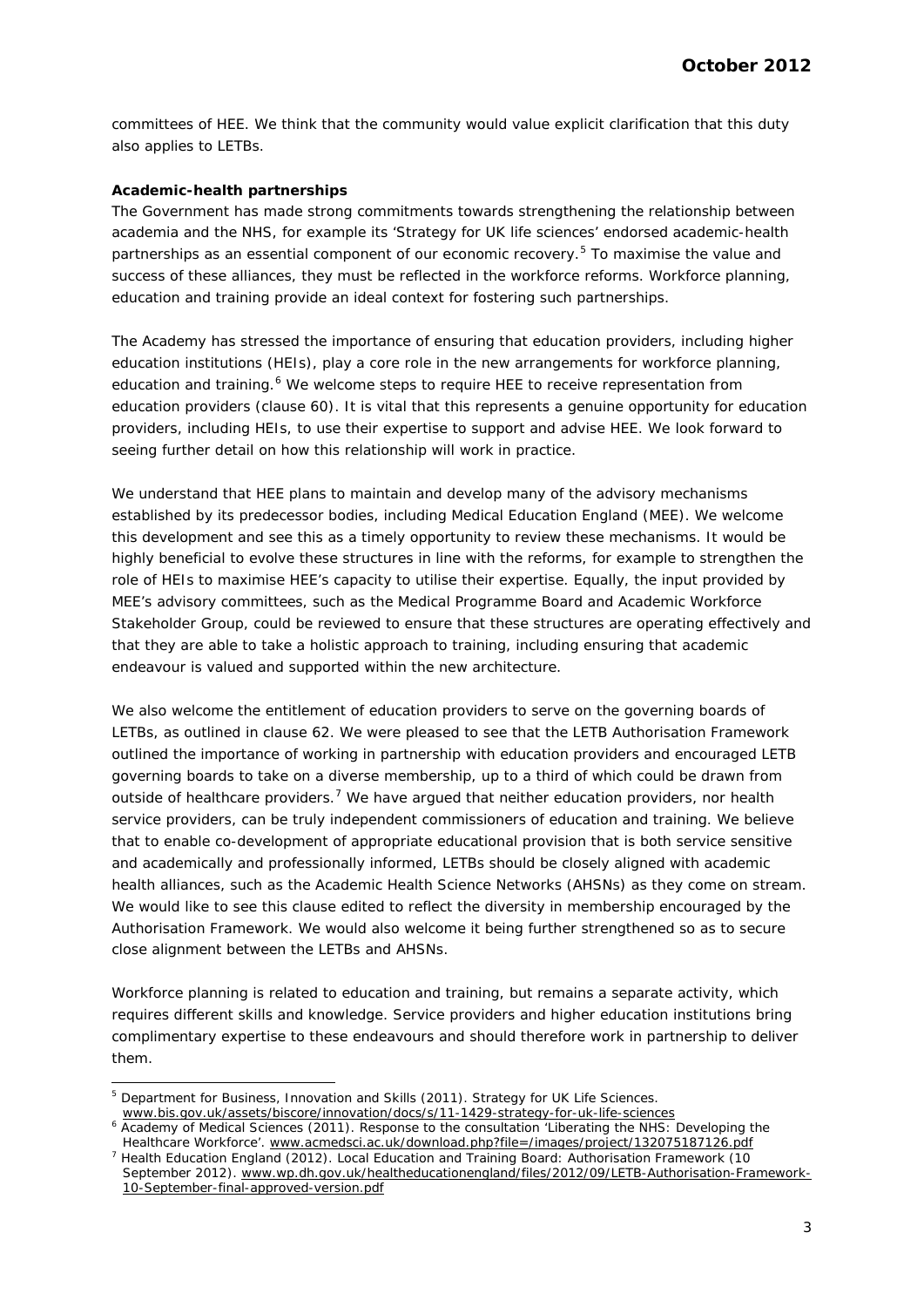### *Wider collaboration and engagement*

There are excellent models of academic-health partnerships in the UK and abroad. For example, the current Academic Health Services Centres (AHSCs) and the National Institute for Health Research (NIHR) Integrated Academic Training programmes provide clear evidence that such partnership working delivers real benefits to patients. This model will expand significantly through the development of AHSNs across the country, which is welcome. Effective relationships between LETBs and AHSCs/AHSNs will be essential and guidance to secure such arrangements would be welcome.

# *Reporting arrangements*

We are pleased to see that the need for effective reporting arrangements is acknowledged in the draft clauses. We look forward to seeing more detail on how this will function in practice. We understand that within clause 58, the Secretary of State will set out an Education Outcomes Framework as well as annual objectives for HEE. We welcome this proposal. These reporting arrangements must ensure that HEE is held to account for its performance in delivering its duty towards research. We also understand that HEE will develop annual priorities for the system, based on those documents; priorities that will in turn be managed by the LETBs. We would again stress that these must outline to LETBs how they are expected to deliver on the research duty.

### *Education and training budgets*

We would also take this opportunity to re-emphasise the importance of ensuring that education and training budgets are of sufficient size to provide for high quality education and training across the full range of professions and specialisations. The budgets allocated for both the training funded via HEE and the continued professional development supplied by service providers should be ringfenced to protect them from being diverted to meet short-term pressures of service delivery.

# **Establishment of the Health Research Authority (HRA)**

There is evidence that the UK's strengths in health research are being undermined by an overly complex regulatory and governance environment. We have therefore been supportive of the work that the HRA has been carrying out since its creation as a Special Health Authority. The establishment of the HRA as a non-departmental public body will fulfil one of the key recommendations made by the Academy in its 2011 report on the regulation and governance of health research.<sup>[8](#page-3-0)</sup> We welcome the clarification of its role, as articulated in the Bill, of promoting the co-ordination and standardisation of the regulation of health and social care research in the United Kingdom and, most importantly, to 'seek to ensure that such regulation is proportionate' (Clause 68 (3)). We are pleased to see that, to promote a harmonised approach to regulation and governance across the UK, the HRA can exercise the health research regulatory functions of the devolved administrations (Schedule 7, Part 2).

#### *The role of the HRA in facilitating NHS research governance*

When the Academy carried out its review of regulation and governance in 2010, the delay and duplications inherent in obtaining research permissions from NHS Trusts were highlighted as the greatest inefficiency in the research process in England by those consulted. Government did not take forward our recommendation to create a National Research Governance Service to centralise

<span id="page-3-0"></span> <sup>8</sup> Academy of Medical Sciences (2011). *A new pathway for the regulation and governance of health research*. www.acmedsci.ac.uk/p47prid88.html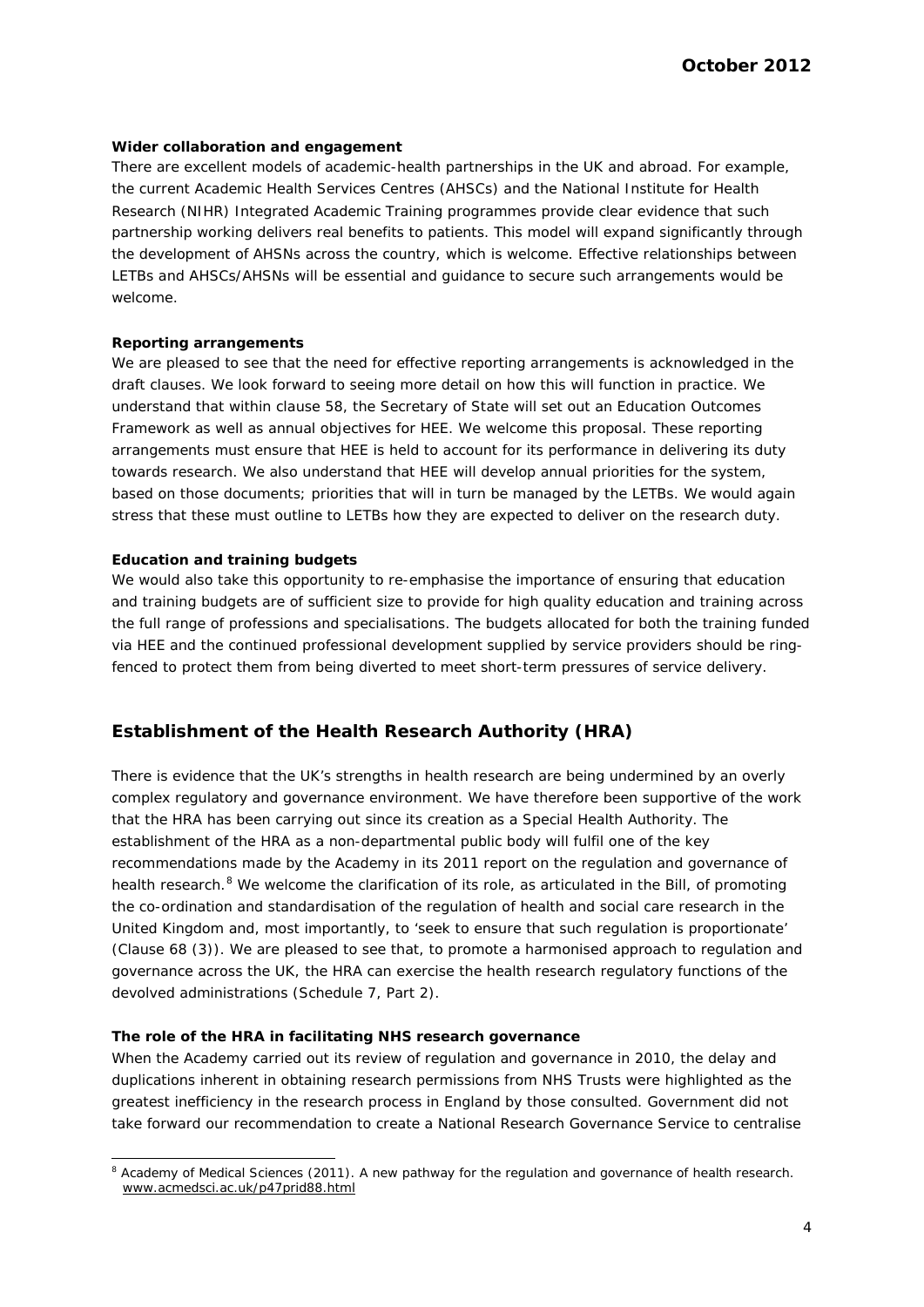study-wide research governance checks as part of the HRA, instead focusing on a bottom-up approach. Currently the HRA's responsibility for NHS R&D is only implicit in the Bill (i.e. by definition 'health and social care research' will include the part of the process undertaken in the NHS) and, although there is a duty of co-operation between the HRA and bodies such as the MHRA and the Care Quality Commission (clause 68), there is no equivalent duty of co-operation with those responsible for research governance in the NHS. Given the importance of the NHS research governance processes for those in academia, industry and the charity sector who carry out research, we think it would be helpful for this part of the HRA's role to be formalised by explicit mention in the Bill, as it is in Factsheet 8 that accompanies the Bill.

Some Trusts are piloting mutual recognition systems whereby they will accept each other's 'signoff' of clinical trials. This is potentially a positive development, but we would like the HRA (with the NIHR) to play a role in monitoring these initiatives to share best practice and to avoid the development of different sign-off processes being developed by different groups of Trusts. We welcome the fact that the HRA has highlighted the possibility of a single 'legal review' for Trusts within a HRA framework to reduce duplication in the review of issues such as data protection, insurance and indemnity.<sup>[9](#page-4-0)</sup> We would like to see this proposal developed as a priority. If there is wide support for this central sign off it would be helpful to signal this as early as possible to Trusts to discourage unnecessary bureaucracy being established around mutual recognition systems.

# *Patient information in the HRA*

The transfer of responsibility for the research use of confidential patient information to the HRA (Clause 74) provides a good opportunity to reduce complexity in this area of regulation and governance that has led to conflicting interpretations of it by researchers, Trusts, patients and other stakeholders. The provision of clear and authoritative guidance in this area by the HRA will be particularly crucial. It will be important to consider the relationship between the HRA and the Information Commissioner who also has a responsibility to issue guidance around access and use of personal data.

#### *Other aspects of the Academy's vision for the HRA*

In our 2011 report on the regulation and governance of health research, the Academy set out a vision for the HRA. We highlighted the need for the HRA to be able to respond to the regulatory needs of emerging areas of health and to take advantage of new (e.g. statistical) techniques that could improve the monitoring of clinical trials. This is acknowledged in the draft Bill in Clause 68 (5) where the it states that the '*HRA must keep under review matters relating to the ethics of health or social care research and matters relating to the regulation of such research*'. To do this it will need its own horizon scanning capacity (as the Human Fertilisation and Embryology Authority has) or access to those of others. External sources include the Department of Health's new Emerging Science and Bioethics Advisory Committee, of which the Academy is a member. Engagement with stakeholders such as researchers (as proposed below) will also provide an early warning of new opportunities and challenges.

Two areas within the Academy's vision for the HRA that are not included within the Bill's list of its roles or functions. We would like these to be considered for inclusion.

• **Measuring performance.** We would like to see the HRA have a role in developing metrics and indicators for the regulation and governance pathway as a whole, and monitoring these to ensure that improvements are being made. It will be important to ensure that the timeline is not being manipulated (e.g. by 'stopping the clock' more often) and that the

<span id="page-4-0"></span> <sup>9</sup> Health Research Authority (2012). *Health Research Authority business plan*.